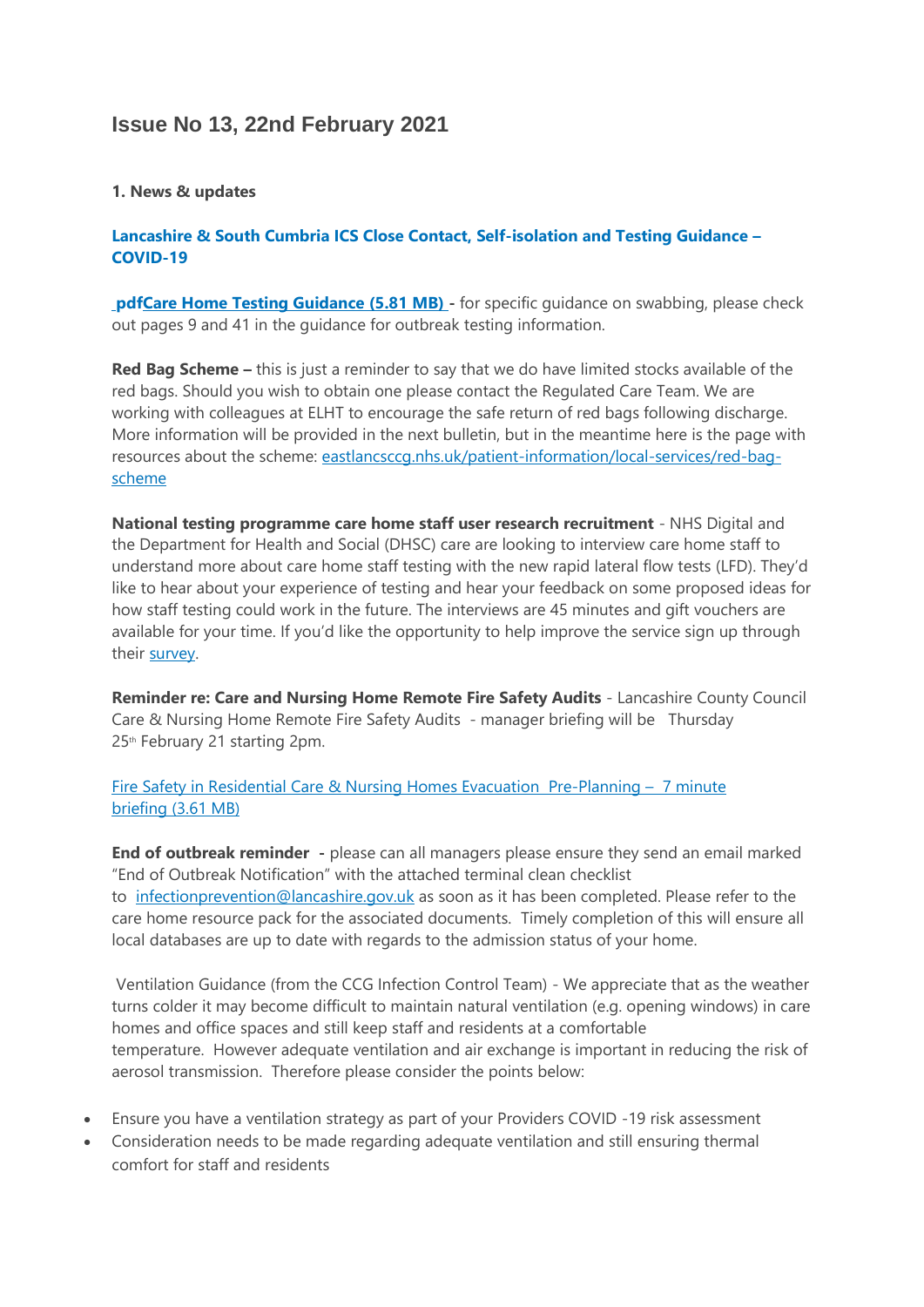- When residents are in communal areas consider opening the windows in their bedrooms while they are not occupied
- If staff are cold please ensure the provider Uniform policy is not breached (encourage layers underneath the uniform rather than cardigans) staff should be bare below the elbows
- In communal areas if it is too cold to open the windows continuously consider partial opening or intermittent opening to encourage air exchange

## [Further Information](https://assets.publishing.service.gov.uk/government/uploads/system/uploads/attachment_data/file/928720/S0789_EMG_Role_of_Ventilation_in_Controlling_SARS-CoV-2_Transmission.pdf)

**OFFICIAL: New Care Home Resources COVID testing pathway -** Please read the following documents:

[PHE\\_Care\\_Home\\_Template\\_Resource](https://eastlancsccg.nhs.uk/images/PHE_NW_ARI_Care_Home_Template_Resource_v2_11012021.pptx)

PHE Care Home Outbreak Testing Pathway

[Log\\_Request\\_Form](https://eastlancsccg.nhs.uk/images/Ilog_Request_Form_V9_11012021.docx)

[COVID-](https://eastlancsccg.nhs.uk/images/Flowchart_on_the_application_of_COVID-19_guidance_on_testing_and_discharge_for_hospital_inpatients_being_discharged_to_care_home.pdf)[19\\_guidance\\_on\\_testing\\_and\\_discharge\\_for\\_hospital\\_inpatients\\_being\\_discharged\\_to\\_care\\_home](https://eastlancsccg.nhs.uk/images/Flowchart_on_the_application_of_COVID-19_guidance_on_testing_and_discharge_for_hospital_inpatients_being_discharged_to_care_home.pdf)

# **PHE NW Acute Respiratory Illness (ARI) Template Resource Pack for Care Home Version 2.0**: We have developed a new look, streamlined pack to simplify the information presented and reduce duplication. Importantly, we have aimed to encourage care home staff colleagues to familiarise themselves with and work within the most recent version of the published guidance.

Please localise this pack for local care home use and do encourage colleagues to sign up to receive updates for general guidance [here](https://eur01.safelinks.protection.outlook.com/?url=https%3A%2F%2Fwww.gov.uk%2Femail-signup%3Ftopic%3D%2Fcoronavirus-taxon&data=04%7C01%7CICC.Northwest%40phe.gov.uk%7C43409d913cfe4836d83808d8b6ea2da9%7Cee4e14994a354b2ead475f3cf9de8666%7C0%7C0%7C637460464223163495%7CUnknown%7CTWFpbGZsb3d8eyJWIjoiMC4wLjAwMDAiLCJQIjoiV2luMzIiLCJBTiI6Ik1haWwiLCJXVCI6Mn0%3D%7C1000&sdata=AHge6%2F2yyUXLRWU1ibFh3r221NBwYIT%2BMTt71VeYLYo%3D&reserved=0) and specific social care updates [here.](https://eur01.safelinks.protection.outlook.com/?url=https%3A%2F%2Fdhsc-mail.co.uk%2Fform%2FSx1iaZDJ%2Fd4e8f5123aa2d11bf90fb9e3%2F&data=04%7C01%7CICC.Northwest%40phe.gov.uk%7C43409d913cfe4836d83808d8b6ea2da9%7Cee4e14994a354b2ead475f3cf9de8666%7C0%7C0%7C637460464223163495%7CUnknown%7CTWFpbGZsb3d8eyJWIjoiMC4wLjAwMDAiLCJQIjoiV2luMzIiLCJBTiI6Ik1haWwiLCJXVCI6Mn0%3D%7C1000&sdata=AeD387cOKNfN9zu3LcGoT8SjKSa0Uw959oiprQfyhHo%3D&reserved=0)

**Ilog Request Form (V9):** We have made some changes to make it easier for colleagues to indicate exactly which testing option is required

**PHE North West Pathway for Testing in Acute Respiratory Illness (ARI) Care Home Outbreaks SOP (v1.5) –** please note that the localised ARI pack for Lancashire is also [here.](https://www.lancashire.gov.uk/media/921449/phe-nw-acute-respiratory-illness-ari-template-resource-pack-for-care-homes-version-20.pdf)

**Flowchart on the application of COVID-19 guidance on testing and discharge for hospital inpatients being discharged to care homes (v2):** this was previously shared on the 24/12/2020 but sharing again for information and dissemination. Please can we ask you now to discard all previous versions of the documents above and disseminate and use these latest versions as appropriate?

Lancashire & South Cumbria ICS Close Contact, Self-isolation and Testing Guidance – COVID-19 click [here](https://eastlancsccg.nhs.uk/images/Staff_notice_guide_to_close_contacts_self-isolation_and_testing_version__.pdf)

[Top 10 Tips from Care Homes who have had outbreaks](https://eastlancsccg.nhs.uk/images/RegulatedCareSector/Top_ten_tips.docx)

**[Covid19 Resource Pack for Care Homes](https://www.lancashire.gov.uk/practitioners/health-and-social-care/care-service-provider-engagement/coronavirus-covid-19-information-for-care-providers/residential-and-nursing-care/)** - please do have a look at the Covid19 Resource Pack for Care Homes developed by Lancashire County Council (East Lancs area) and Blackburn with Darwen Council.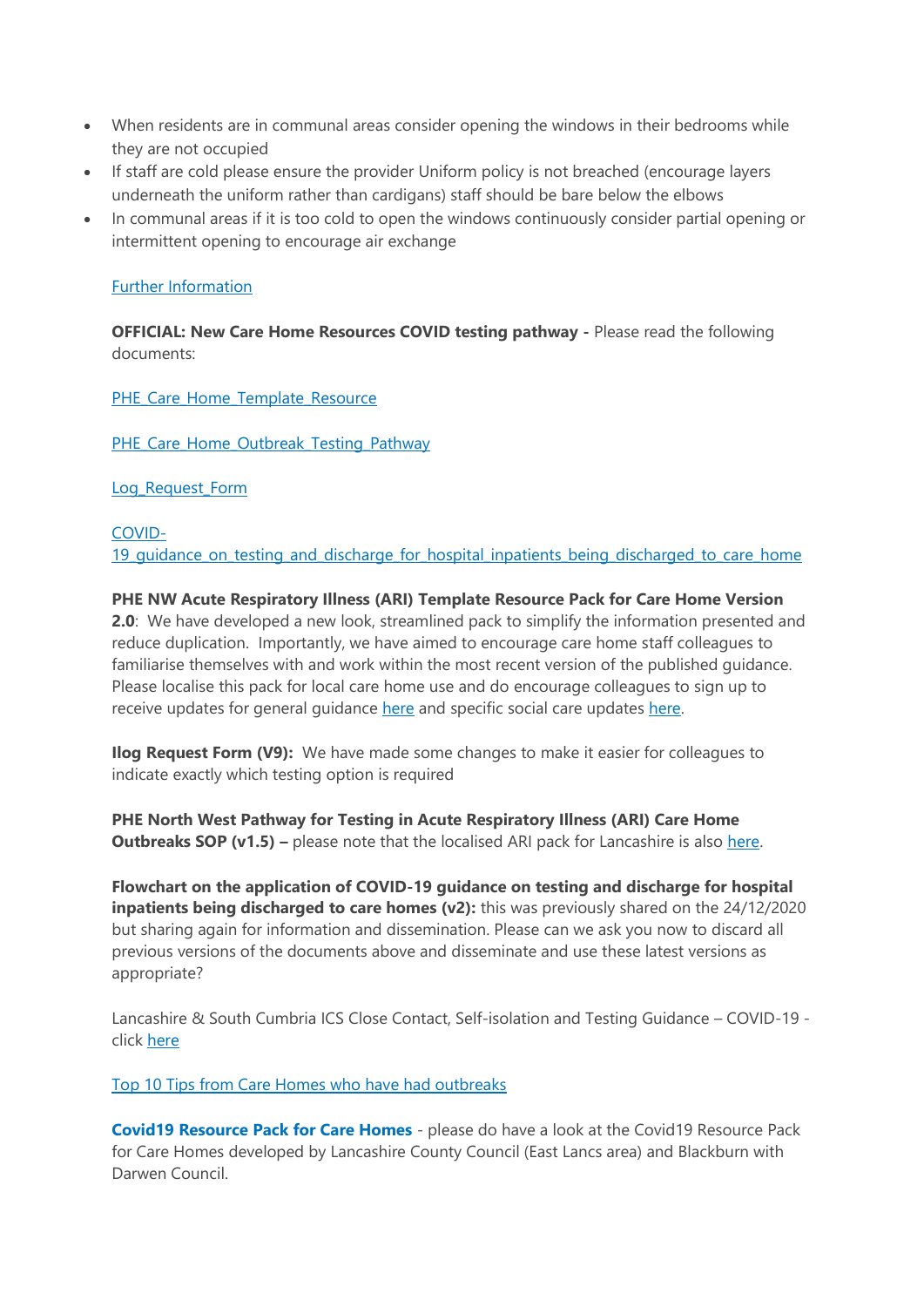**What to do if an employee refuses to take a covid 19 test** – This is an interesting article, here: [www.homecareinsight.co.uk/legal-what-if-your-employee-refuses-to-take-a-covid-19](https://www.homecareinsight.co.uk/legal-what-if-your-employee-refuses-to-take-a-covid-19-test/) [test/](https://www.homecareinsight.co.uk/legal-what-if-your-employee-refuses-to-take-a-covid-19-test/) which concludes: "Given the health and safety duties, providers should have a risk management strategy in place for managing COVID-19 risks and this should set out the role that testing plays in reducing the rate of COVID-19 transmission. The testing should be the key component of managing the risk and the Government is clearly expecting all care workers to be tested. Although mandatory testing may amount to an infringement on the right to a private life, with a clear risk management strategy in place, a court is most likely to consider it is a legitimate course of action to protect public health. Refusing to take a test is therefore likely to be a potentially fair ground for taking disciplinary action, including dismissal. Providers however need to be careful to explore the employee's reasons for refusal and decide whether those reasons are reasonable in the circumstances. A fair disciplinary process will also of course have to be followed.

**PCR Kits & Barcode errors** – there are reports of barcodes in PCR kits for care homes not matching. This may result in wrong or delayed notifications. If there is a care home forum meeting in the immediate future, could you please remind care home people to check that barcodes on all the elements of the kit match up. The box should have a UN3373 label and an identical barcode to the vial and biohazard bag If they don't, please advise then to call 119.

**Making Every Contact Count (MECC) Train the Trainer courses - two new dates coming up for Making Every Contact Count (MECC) Train the Trainer courses: these are 23rd February and 9th March 2021**. The course is a one day virtual training event, delivered by Karan Thomas of Health Development Consultancy. The links below will take you to the MECC website, where colleagues from all services and organisations are welcome to apply for the course, and choose their preferred date. There's some additional information on the second link about the benefits and outcomes for managers, staff and their organisation in having a MECC Trainer on their workforce. The MECC training form link is the short application form, and that will come directly to me once completed. I will then confirm places directly with applicants:

[www.healthierlsc.co.uk/MakingEveryContactCount/train-trainer](https://www.healthierlsc.co.uk/MakingEveryContactCount/train-trainer)

[www.healthierlsc.co.uk/MakingEveryContactCount/mecc-training-form](https://www.healthierlsc.co.uk/MakingEveryContactCount/mecc-training-form)

## **2. Policies and procedures**

**[Covid19 Resource Pack for Care Homes](https://www.lancashire.gov.uk/practitioners/health-and-social-care/care-service-provider-engagement/coronavirus-covid-19-information-for-care-providers/residential-and-nursing-care/)** - please do have a look at the Covid19 Resource Pack for Care Homes developed by Lancashire County Council (East Lancs area) and Blackburn with Darwen Council.

[COVID vaccinations care home consent forms](https://eastlancsccg.nhs.uk/images/RegulatedCareSector/20201208_ICS_CH_CvdVacConsentForm_v1_FINAL.PDF)

Guidance [for COVID-19 vaccination in care homes that have cases and outbreaks](https://www.england.nhs.uk/coronavirus/publication/guidance-for-covid-19-vaccination-in-care-homes-that-have-cases-and-outbreaks/)

## [Version 1.0 Final 2021-01-11 Care Home Visiting Policy](https://www.gov.uk/government/publications/visiting-care-homes-during-coronavirus/update-on-policies-for-visiting-arrangements-in-care-homes)

**End of outbreak reminder –** Please can all managers please ensure they send an email marked " End of Outbreak Notification" with the attached terminal clean checklist to [infectionprevention@lancashire.gov.uk](mailto:infectionprevention@lancashire.gov.uk) as soon as it has been completed. Please refer to the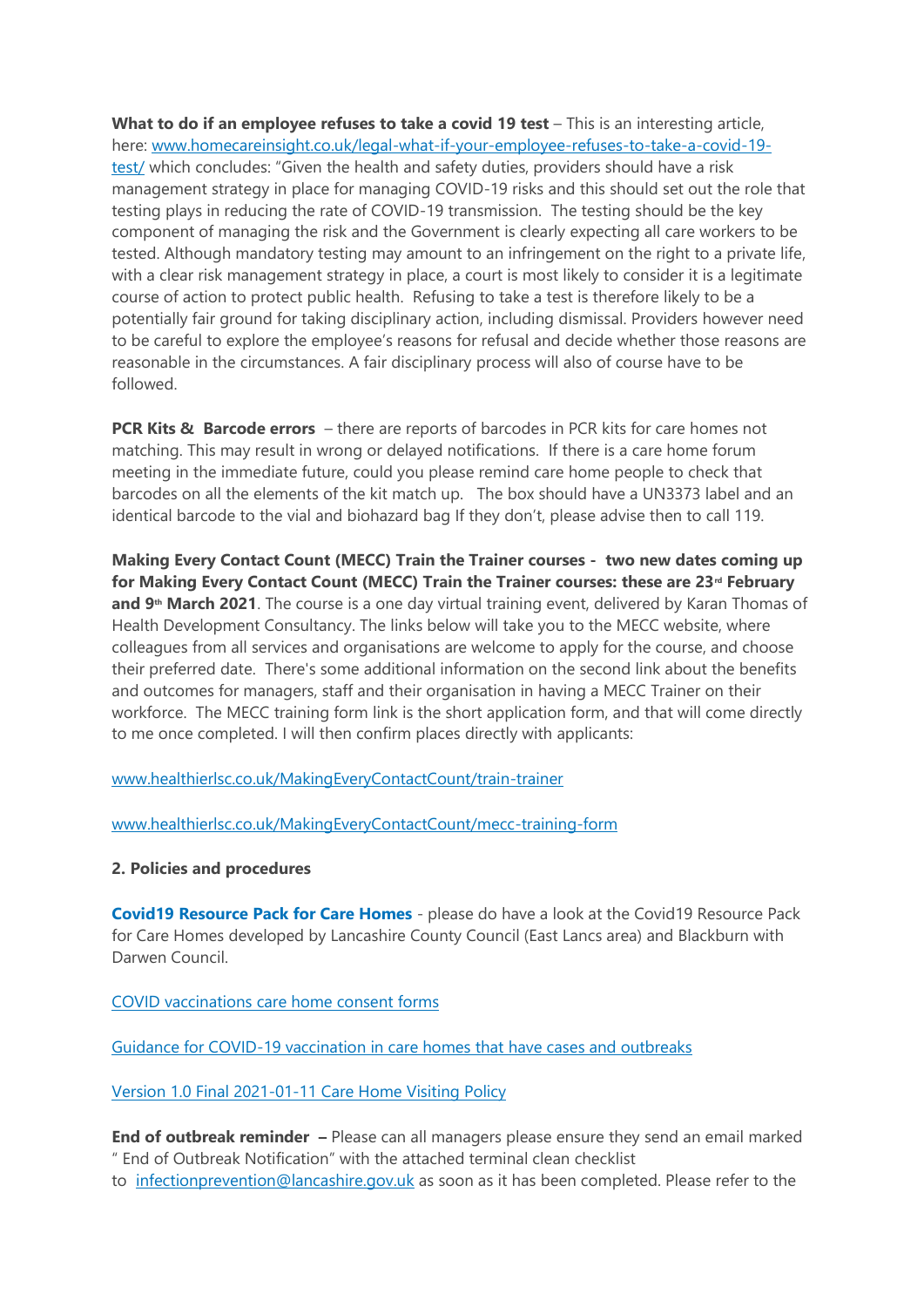care home resource pack for the associated documents. Timely completion of this will ensure all local databases are up to date with regards to the admission status of your home.

Ventilation Guidance (from the CCG Infection Control Team) - We appreciate that as the weather turns colder it may become difficult to maintain natural ventilation (e.g. opening windows) in care homes and office spaces and still keep staff and residents at a comfortable temperature. However adequate ventilation and air exchange is important in reducing the risk of aerosol transmission. Therefore please consider the points below:

- Ensure you have a ventilation strategy as part of your Providers COVID -19 risk assessment
- Consideration needs to be made regarding adequate ventilation and still ensuring thermal comfort for staff and residents
- When residents are in communal areas consider opening the windows in their bedrooms while they are not occupied
- If staff are cold please ensure the provider Uniform policy is not breached (encourage layers underneath the uniform rather than cardigans) staff should be bare below the elbows
- In communal areas if it is too cold to open the windows continuously consider partial opening or intermittent opening to encourage air exchange

## [For further information click here](https://assets.publishing.service.gov.uk/government/uploads/system/uploads/attachment_data/file/928720/S0789_EMG_Role_of_Ventilation_in_Controlling_SARS-CoV-2_Transmission.pdf)

## **3. Training opportunities**

**Pennine Lancashire Care Provider Forum** – No need to book, just use this link to dial in **-** [Join](https://teams.microsoft.com/l/meetup-join/19%3ameeting_OWE0ZjdiNjUtNTRmZC00YzE2LWFhMjYtYjk2MGRhOTQ5NTEw%40thread.v2/0?context=%7b%22Tid%22%3a%2237c354b2-85b0-47f5-b222-07b48d774ee3%22%2c%22Oid%22%3a%226ae1fd49-b6bd-4e18-8c59-b3f5992aa6e2%22%7d)  [Microsoft Teams Meeting](https://teams.microsoft.com/l/meetup-join/19%3ameeting_OWE0ZjdiNjUtNTRmZC00YzE2LWFhMjYtYjk2MGRhOTQ5NTEw%40thread.v2/0?context=%7b%22Tid%22%3a%2237c354b2-85b0-47f5-b222-07b48d774ee3%22%2c%22Oid%22%3a%226ae1fd49-b6bd-4e18-8c59-b3f5992aa6e2%22%7d)

To register for future Coffee and Chat sessions please do so via the Regulated Care Bulletin, Section 8 (News and Dates) via this link - eastlancsccq.nhs.uk/about-us?id=1128:requlated-care[sector&catid=17](https://eastlancsccg.nhs.uk/about-us?id=1128:regulated-care-sector&catid=17)

Please note: the coffee and chat booking may not be live until sometime next week. Check here [for the dates](https://eastlancsccg.nhs.uk/images/pic.JPG)

**Resources and learning for social care staff** - [www.reactto.co.uk/](https://www.reactto.co.uk/) This is also free for all care staff and covers a wide variety to subjects focusing on prevention.

Nutrition & Hydration Resources: on food fortification [here,](file:///C:/Users/libby.horsfield/AppData/Local/Microsoft/Windows/INetCache/Content.Outlook/JPBAACMK/images/Food_Fortification.pdf) here (Media release BDA endorsed resources Sep 20) [here](file:///C:/Users/libby.horsfield/AppData/Local/Microsoft/Windows/INetCache/Content.Outlook/JPBAACMK/images/e-learning_for_Community_Carers_-_Hydration_in_Older_People.docx) and e-learning for Community Carers - Hydration in Older People here

Discussing SLT Solutions/Swallowing Difficulties following COVID. To watch the video please click [here](https://bit.ly/2G8VuhL)

To watch the NACC national conference on Nutrition and COVID. 'Can food be thy Medicine' click [here](https://bit.ly/2TnSmkZ)

# **4. IPC/PPE**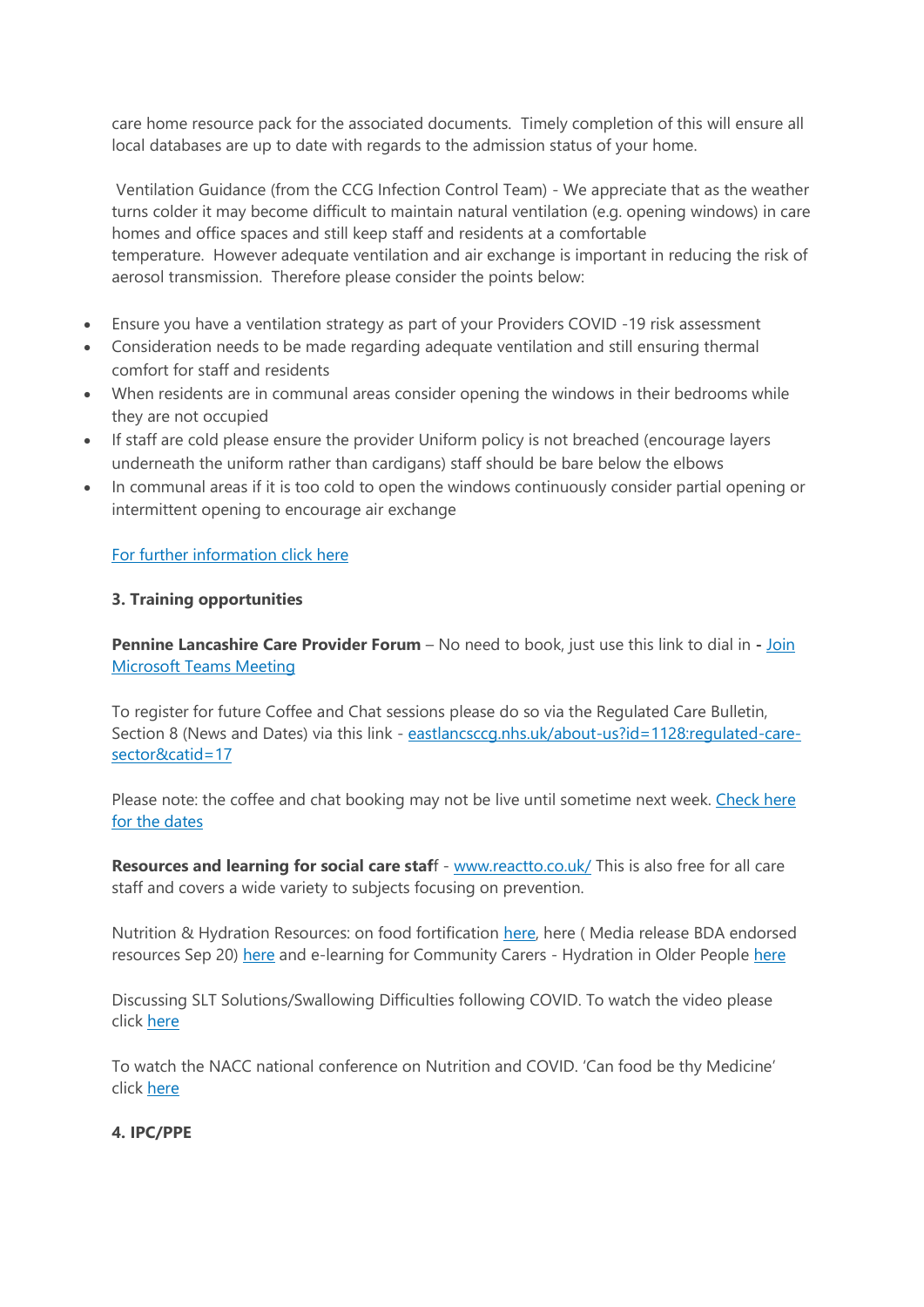**[The UK Infection Prevention and Control guidance](https://www.gov.uk/government/publications/wuhan-novel-coronavirus-infection-prevention-and-control)** - agreed by the UK's four chief medical and nursing officers, has been updated to reflect the most up-to-date scientific understanding of how to prevent and control COVID-19 infection. Amendments have been made to strengthen existing messaging and provide further clarity where needed, including updates to the care pathways to recognise testing and exposure. Appendices to support the remobilisation and maintenance of dental, mental health and learning disability services have also been added. Changes to the previous version are listed on page 7 of the guidance. Following extensive clinical and scientific review, no changes to the recommendations, including PPE, have been made in response to the new variant strains at this stage, however this position will remain under constant review. Organisations who adopt practices that differ from those recommended in the national guidance are responsible for ensuring safe systems of work, including the completion of a risk assessments approved through local governance procedures.

Please follow the link to an updated (as of 4th November 2020) list of local contacts for care [providers who are not on the PPE portal.](https://www.gov.uk/guidance/personal-protective-equipment-ppe-local-contacts-for-care-providers?utm_source=7b0599ce-5951-49ad-aa64-8d33f4581bd8&utm_medium=email&utm_campaign=govuk-notifications&utm_content=daily) Providers can get PPE through their local authority or local resilience forum.

Please also find the latest [Government guidance on PPE](https://www.gov.uk/government/publications/personal-protective-equipment-ppe-illustrated-guide-for-community-and-social-care-settings) as an illustrated guide for community and social care settings.

Please also find the [CQC guidance](https://www.cqc.org.uk/guidance-providers/residential-adult-social-care/infection-prevention-control-care-homes) to ensure that care settings are compliant with IPC.

#### **5. Domiciliary Care**

**Pennine Lancashire Care Provider Forum** – No need to book, just use this link to dial in **-** [Join](https://teams.microsoft.com/l/meetup-join/19%3ameeting_OWE0ZjdiNjUtNTRmZC00YzE2LWFhMjYtYjk2MGRhOTQ5NTEw%40thread.v2/0?context=%7b%22Tid%22%3a%2237c354b2-85b0-47f5-b222-07b48d774ee3%22%2c%22Oid%22%3a%226ae1fd49-b6bd-4e18-8c59-b3f5992aa6e2%22%7d)  [Microsoft Teams Meeting](https://teams.microsoft.com/l/meetup-join/19%3ameeting_OWE0ZjdiNjUtNTRmZC00YzE2LWFhMjYtYjk2MGRhOTQ5NTEw%40thread.v2/0?context=%7b%22Tid%22%3a%2237c354b2-85b0-47f5-b222-07b48d774ee3%22%2c%22Oid%22%3a%226ae1fd49-b6bd-4e18-8c59-b3f5992aa6e2%22%7d)

To register for future **Coffee and Chat** sessions please do so via the Regulated Care Bulletin, Section 8 (News and Dates) via this link - [eastlancsccg.nhs.uk/about-us?id=1128:regulated-care](https://eastlancsccg.nhs.uk/about-us?id=1128:regulated-care-sector&catid=17)[sector&catid=17](https://eastlancsccg.nhs.uk/about-us?id=1128:regulated-care-sector&catid=17)

**Please note:** the coffee and chat booking may not be live until sometime next week. Check here [for the dates](https://eastlancsccg.nhs.uk/images/pic.JPG)

**Making Every Contact Count (MECC) Train the Trainer courses - two new dates coming up for Making Every Contact Count (MECC) Train the Trainer courses: these are 23rd February and 9th March 2021**. The course is a one day virtual training event, delivered by Karan Thomas of Health Development Consultancy. The links below will take you to the MECC website, where colleagues from all services and organisations are welcome to apply for the course, and choose their preferred date. There's some additional information on the second link about the benefits and outcomes for managers, staff and their organisation in having a MECC Trainer on their workforce. The MECC training form link is the short application form, and that will come directly to me once completed. I will then confirm places directly with applicants:

<https://www.healthierlsc.co.uk/MakingEveryContactCount/train-trainer>

<https://www.healthierlsc.co.uk/MakingEveryContactCount/mecc-training-form>

[pdf Dom Care Weekly homecare worker testing guidance for homecare agencies](https://eastlancsccg.nhs.uk/contact-us/freedom-of-information/disclosure-logs/publications/2730-dom-care-weekly-homecare-worker-testing-guidance-for-homecare-agencies) (2.17 MB)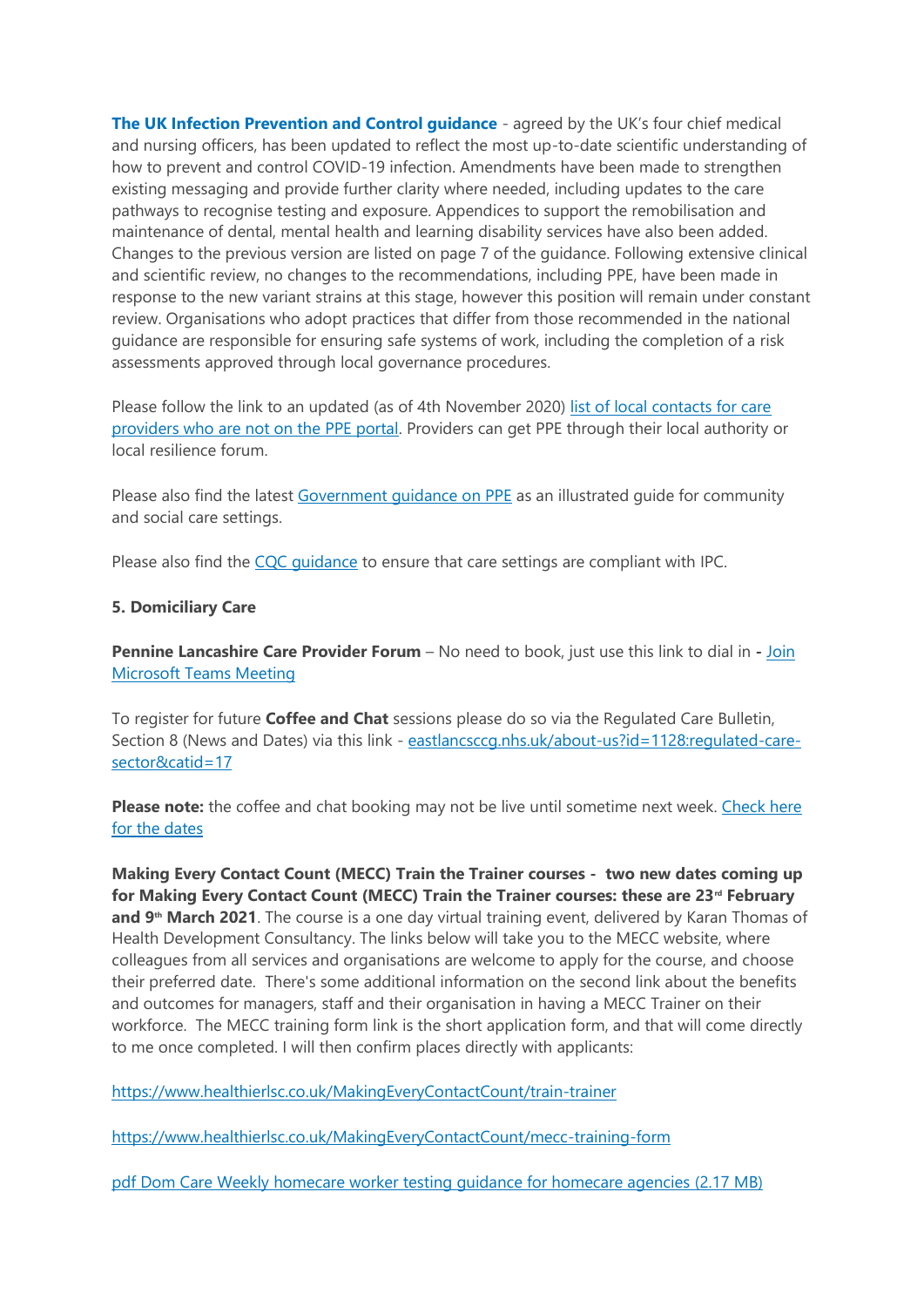You can also register for the event [here](https://www.eventbrite.co.uk/e/virtual-coffee-engagement-an-online-sessions-to-support-the-care-sector-tickets-137296701129)

## **Useful links for the domiciliary care sector (LCC)** :

[External link to LCC Covid 19 Site](https://www.lancashire.gov.uk/practitioners/health-and-social-care/care-service-provider-engagement/coronavirus-covid-19-information-for-care-providers/)

[External link to the LCC Covid 19 site, that is dom care specific](https://www.lancashire.gov.uk/practitioners/health-and-social-care/care-service-provider-engagement/coronavirus-covid-19-information-for-care-providers/home-care/)

[External link to LCC Covid 19 webinar](https://www.lancashire.gov.uk/practitioners/health-and-social-care/care-service-provider-engagement/coronavirus-covid-19-information-for-care-providers/local-communications-to-providers-and-service-users/covid-19-provider-engagement-webinars/)

General/contractual queries re dom care services and Covid 19 can be sent through to: [care@lancashire.gov.uk](mailto:care@lancashire.gov.uk)

#### **6. Primary Care**

The latest Primary Care Bulletin [for local GP practices in Pennine Lancashire](https://eastlancsccg.nhs.uk/images/20210222_Primary_Care_Briefing_from_Dr_M_Dziobon_No_172_for_circulation.pdf)

For information, please check out the [National guidance for post-acute covid19 assessment](https://www.england.nhs.uk/coronavirus/guidance-for-everyone/your-covid-recovery/)  [clinics](https://www.england.nhs.uk/coronavirus/guidance-for-everyone/your-covid-recovery/) 

## **7. Digital, IT and data**

**WhatsApp Peer to Peer Support Group** - COVID has been a challenging for all providers. The CCG and partner colleagues are working hard to support all providers during these difficult times. However, some of the best support comes from fellow managers who have managed their organisation through a covid outbreak. We have set up a WhatsApp group for care home managers to offer peer to peer support, the greater support comes from those with experiences to share, lessons learnt, reflections and sometimes even a shoulder to cry on . This group has been amazing and those involved have found it to be beneficial. If you would like to be added to this group please email: [stephanie.zakrzewski@nhs.net](mailto:stephanie.zakrzewski@nhs.net) with the following details :name, organisation, and mobile phone number

**[Specific support for digital technology for the regulated care sector](https://www.digitalsocialcare.co.uk/)** - can be found via the Digital Social Care website which is funded by NHSx and contains a host of valuable information.

## **Update NHSX free iPads to care home offer - Support for Care Homes**

For technical queries and support relating to how the iPad works, including breakdowns and apps, care homes can contact the Jigsaw24 service desk on: [carehomesupport@jigsaw24.com](mailto:carehomesupport@jigsaw24.com) or by phone 03332 409 234. The service desk is open Monday to Friday 08:30 – 18:00 (excluding bank holidays).

**['Getting started with your iPad' guidance](https://eastlancsccg.nhs.uk/images/jigsaw24_CareHome_ipad_guide.pdf)** (provided by Jigsaw24) can be found in the Books app on the iPad home screen, and a printed copy has been included in the iPad box. This guidance includes instructions for installing additional apps and using features such as Guided Access.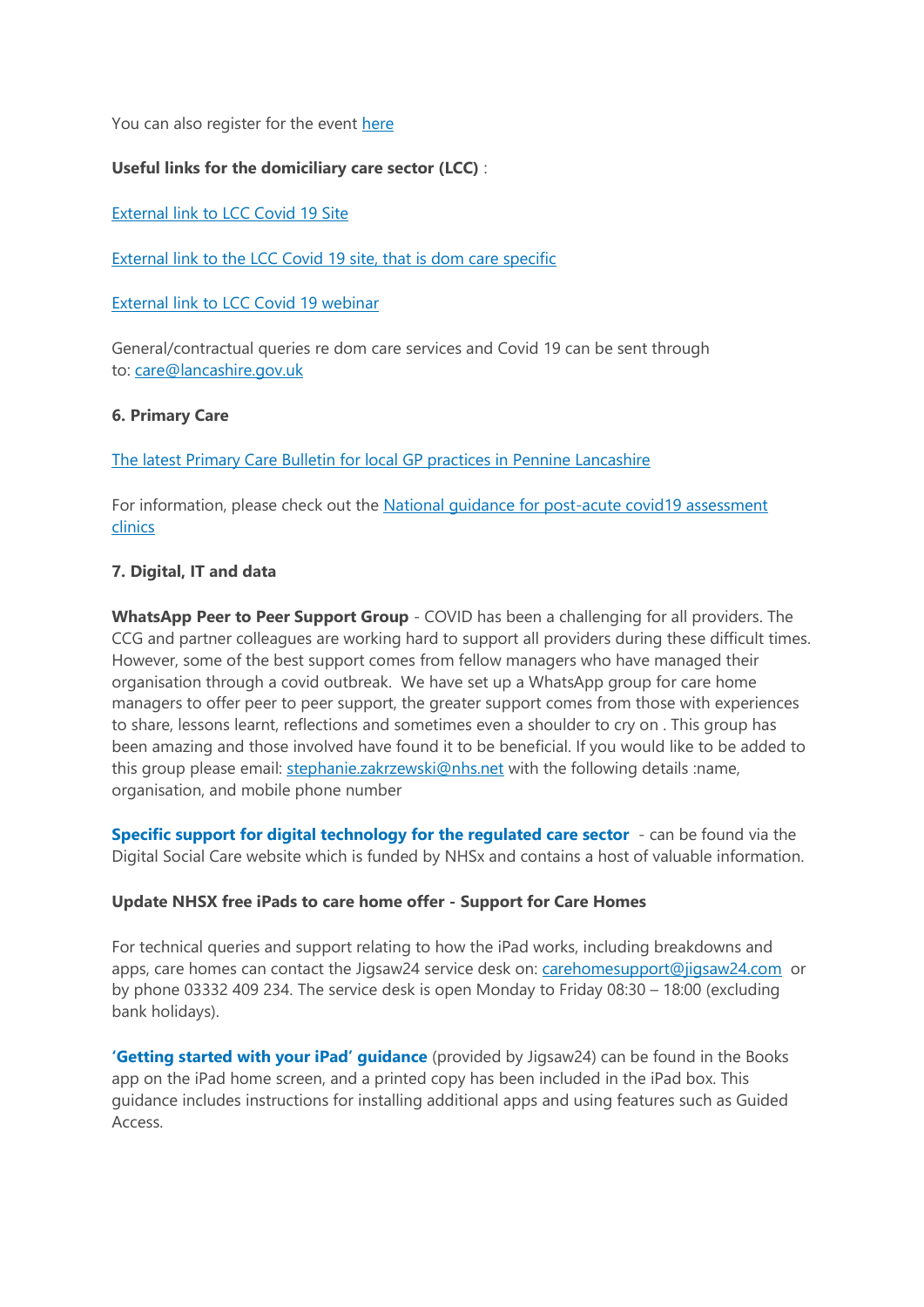Care homes can access a range of support materials on the Digital Social Care website here. This webpage includes the below resources, and will be updated regularly as more resources are published:

- Weekly support webinars on iPad set-up and troubleshooting. Webinars can be accessed through Teams on Wednesdays, 2-3 pm here. Webinars run through the set up process and guide care homes through using NHSmail, MS Teams and downloading apps. There is also a Q&A opportunity. We would be grateful for your support in promoting the support webinars to care homes.
- Tips and advice on what care homes can use their iPad for, including useful apps.
- iPad case studies
- Safety and security while using the iPad, including information about completion of the Data Security and Protection Toolkit (DSPT) and the Better Security, Better Care programme.
- Guidance on using NHSmail and MS Teams with iPads. General guidance can also be found here.
- Information about NHSX's other offers for care providers, including connectivity deals for care homes.
- Newsletter sign-up so care homes can keep updated on new support materials as soon as they are available

[Barclays Digital Eagles Support for Care Homes](https://eastlancsccg.nhs.uk/images/Barclays_Digital_Eagles_Care_Home_Flyer.pdf) **-** NHSX has been in contact with Barclays about their Digital Eagles skills support for care homes, which includes an offer of free digital skills training delivered through remote training sessions. The Barclays Digital Eagles team is already working with a number of care homes across the country.

Please see the attached flyer for more information. If this is something you would like to find out more about for care homes in your area, please contact the Digital Eagles team directly a[t:digitaleagleshq@barclays.com](mailto:digitaleagleshq@barclays.com)

**NHS MAIL WEBINARS -** The webinars are designed to advise how to register, set up and how to use your new NHSmail account. Any Care Providers using NHSmail are encouraged to join the training webinars, these are live sessions, so you'll have the opportunity to ask questions throughout. Webinar format:

- 1. Registering for NHSmail
- 2. Welcome email
- 3. Logging in for the first time
- 4. Resetting your password
- 5. NHSmail hints and tips
- 6. Opening a shared mailbox
- 7. Microsoft Teams overview

Webinars run every Tuesday, 2.00pm – 3.00pm. - [Join Microsoft Teams Meeting](https://teams.microsoft.com/l/meetup-join/19%3ameeting_ZGQ1MTkzMDAtZjU4OS00MDhhLWE1ZDgtNmUxNjIyNjcyYmZi%40thread.v2/0?context=%7b%22Tid%22%3a%2203159e92-72c6-4b23-a64a-af50e790adbf%22%2c%22Oid%22%3a%22cc4ef5b2-82a3-43ca-8a81-da50f393d1c8%22%7d)

**Data Security Protection Toolkit (DSPT) Important Update -** The DSPT should be completed every year, usually by 31st March. **However, due to COVID-19, the deadline for 2020/21 has been extended to 30th June 2021.** This means that, if you have a continuing healthcare contract or you already use systems that access NHS patient data, to remain compliant you will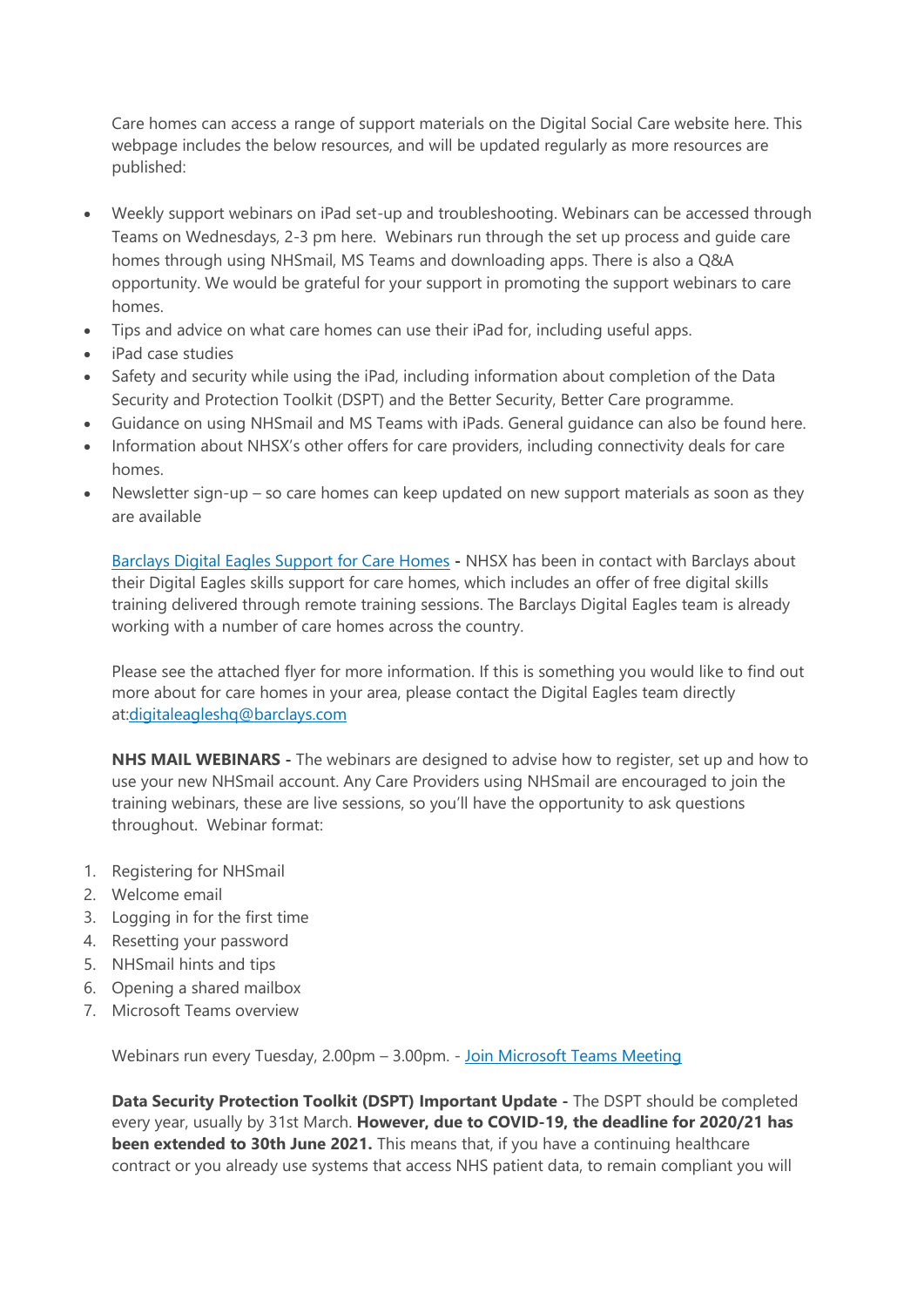need to complete the 2020/21 DSPT by 30th June 2021. Other services should aim to complete it by June 2021 for residential and nursing homes, and by October 2021 for other services.

#### **Will Entry Level be continuing?**

Reflecting the need for adult social care services to operate in a way which meets the national data security standards, the option of publishing at entry level is a temporary arrangement and will be removed on 19 February 2021.

A new Approaching Standards level will be introduced in early 2021. If you have done most of the DSPT but have a bit more work left to do, you'll be able to get credit for the progress you have made by publishing at "Approaching Standards." To do this, you'll need to submit an action plan saying how and when you will complete the remaining items.

Our advice for providers in Pennine Lancashire is to aim to complete the Standards Met. There is lots of [guidance and support available online.](https://www.digitalsocialcare.co.uk/data-security-protecting-my-information/data-security-and-protection-toolkit/)

#### **8. Key dates and information**

**Pennine Lancashire Care Provider Forum** – No need to book, just use this link to dial in **-** [Join](https://teams.microsoft.com/l/meetup-join/19%3ameeting_OWE0ZjdiNjUtNTRmZC00YzE2LWFhMjYtYjk2MGRhOTQ5NTEw%40thread.v2/0?context=%7b%22Tid%22%3a%2237c354b2-85b0-47f5-b222-07b48d774ee3%22%2c%22Oid%22%3a%226ae1fd49-b6bd-4e18-8c59-b3f5992aa6e2%22%7d)  [Microsoft Teams Meeting](https://teams.microsoft.com/l/meetup-join/19%3ameeting_OWE0ZjdiNjUtNTRmZC00YzE2LWFhMjYtYjk2MGRhOTQ5NTEw%40thread.v2/0?context=%7b%22Tid%22%3a%2237c354b2-85b0-47f5-b222-07b48d774ee3%22%2c%22Oid%22%3a%226ae1fd49-b6bd-4e18-8c59-b3f5992aa6e2%22%7d)

To register for future **Coffee and Chat** sessions please do so via the Regulated Care Bulletin, Section 8 (News and Dates) via this link - [eastlancsccg.nhs.uk/about-us?id=1128:regulated-care](https://eastlancsccg.nhs.uk/about-us?id=1128:regulated-care-sector&catid=17)[sector&catid=17](https://eastlancsccg.nhs.uk/about-us?id=1128:regulated-care-sector&catid=17)

**Please note:** the coffee and chat booking may not be live until sometime next week. Check here [for the dates](https://eastlancsccg.nhs.uk/images/pic.JPG)

**[HealthWatch Residential care staff survey](https://www.surveymonkey.co.uk/r/F37VV7N)** - please circulate to staff and encourage everyone to respond to this important survey.

**[Virtual Coffee Chats Survey](https://www.surveymonkey.co.uk/r/COVID_VCC)** - the CCG Regulated Care Sector Team has been holding virtual coffee chats with colleagues from care homes. We understand that it is hard for everyone to make these (more to be announced!) So, we have created a survey that we would like you to complete. It is a way of helping you tell us what is important for you and your care home or service, and what sort of issues you have that we may be able to help deal with or respond to.

#### **9. Spotlight on: our feature about you, your residents, staff and settings!**

We have opened a new section which we are calling "Spotlight on". This is an opportunity for you to tell us about what you are doing, news and information about the work you are doing and news or interesting items about you, your residents, staff or settings! Please email us via the email address below. We need items to be received by the Friday before each edition which is published on Mondays!

#### **10. Health and Wellbeing (New section by popular demand)**